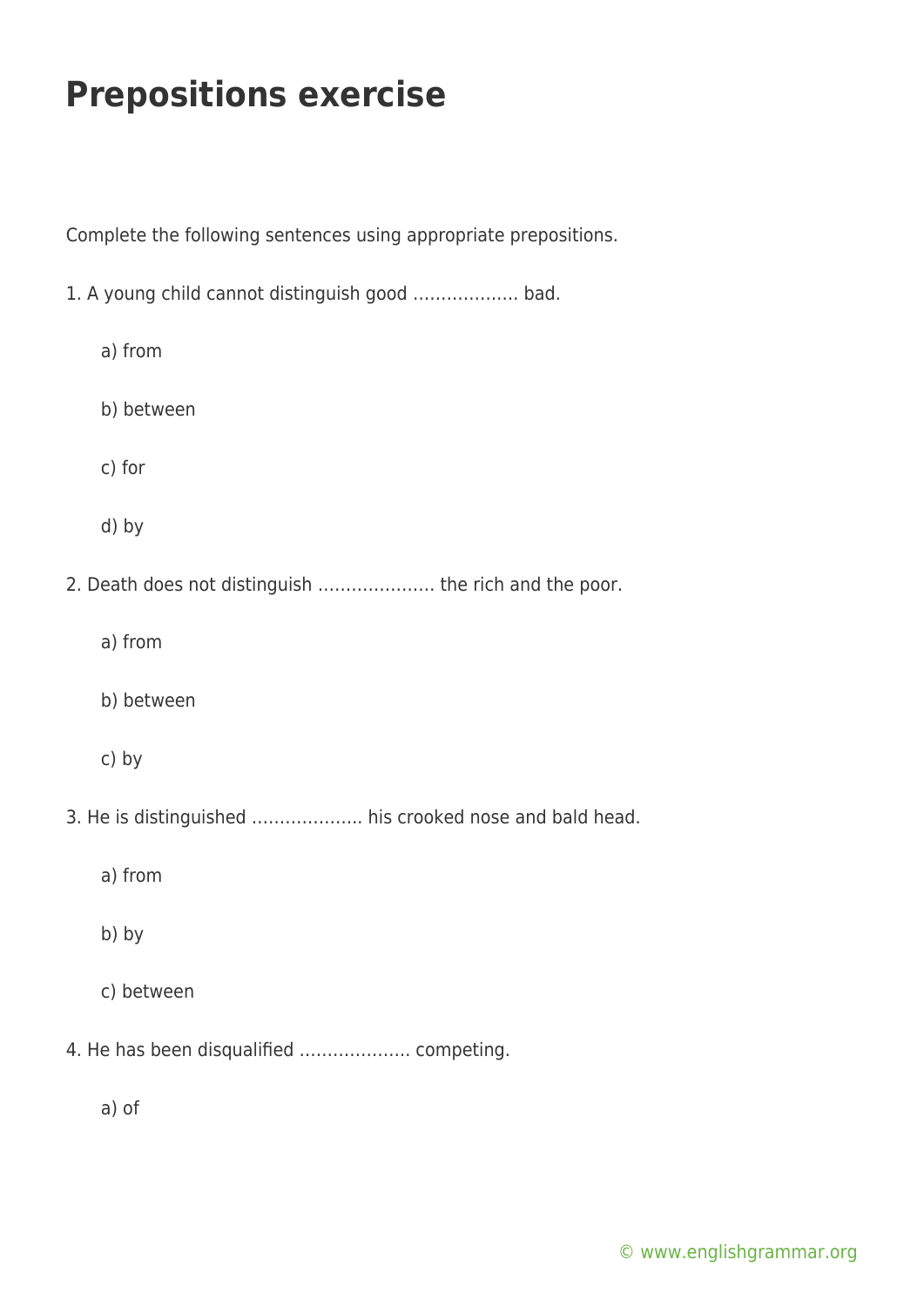| b) from                                            |  |
|----------------------------------------------------|--|
| c) for                                             |  |
| 5. He was acquitted  the charges.                  |  |
| a) of                                              |  |
| b) off                                             |  |
| c) from                                            |  |
| 6. He was acquitted as there was no proof  him.    |  |
| a) against                                         |  |
| b) for                                             |  |
| c) of                                              |  |
| 7. The team consisted entirely  college students.  |  |
| a) of                                              |  |
| b) in                                              |  |
| c) with                                            |  |
| 8. He was too busy to concern himself  my affairs. |  |

a) with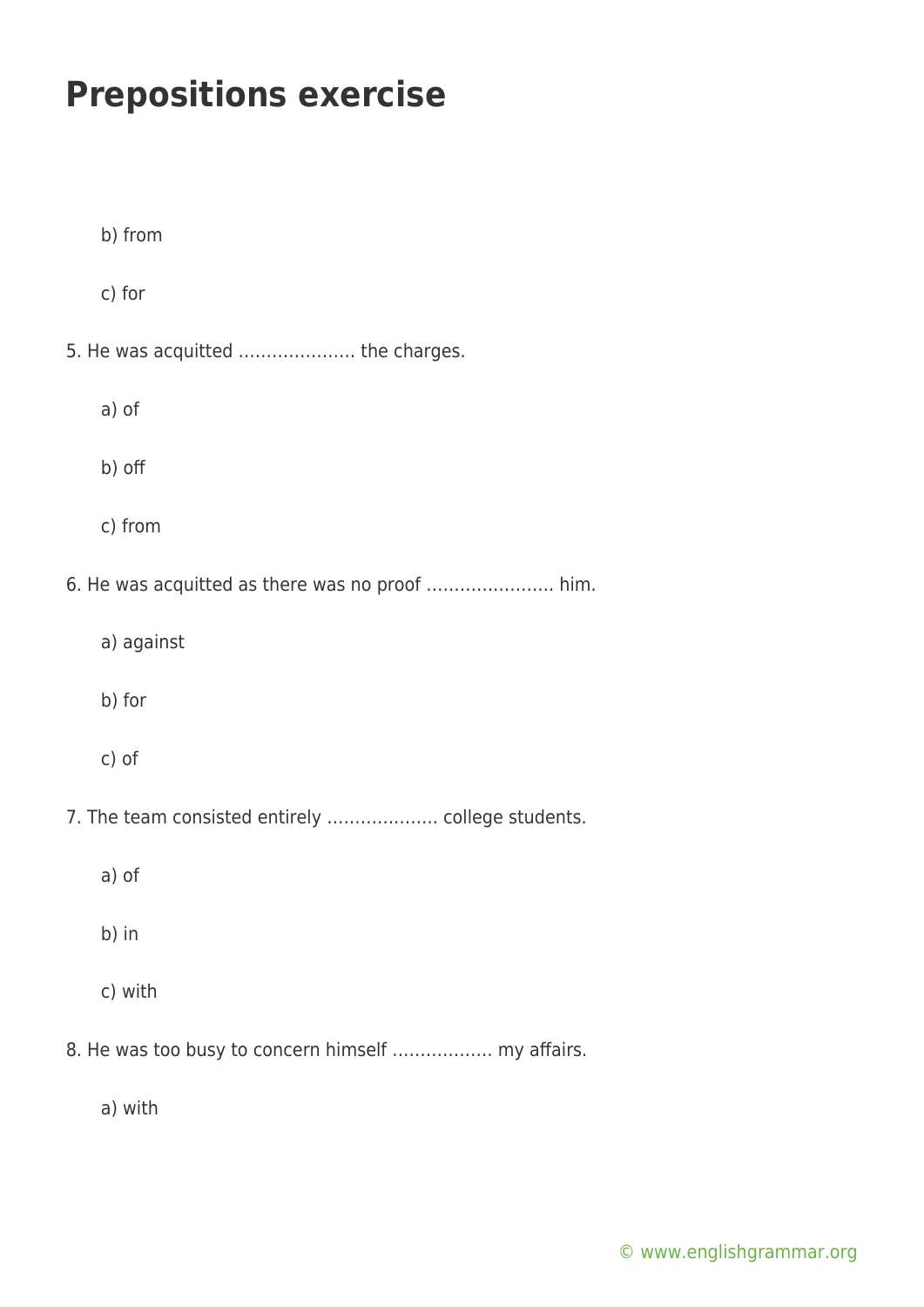| b) about                                                 |
|----------------------------------------------------------|
| c) for                                                   |
| 9. Parents were concerned  the safety of their children. |
| a) about                                                 |
| b) of                                                    |
| c) in                                                    |
| 10. The news is of concern  all of us.                   |
| a) to                                                    |
| b) for                                                   |
| c) of                                                    |

#### Answers

- 1. A young child cannot distinguish good from bad.
- 2. Death does not distinguish between the rich and the poor.
- 3. He is distinguished by his crooked nose and bald head.
- 4. He has been disqualified from competing.
- 5. He was acquitted of the charges.
- 6. He was acquitted as there was no proof against him.